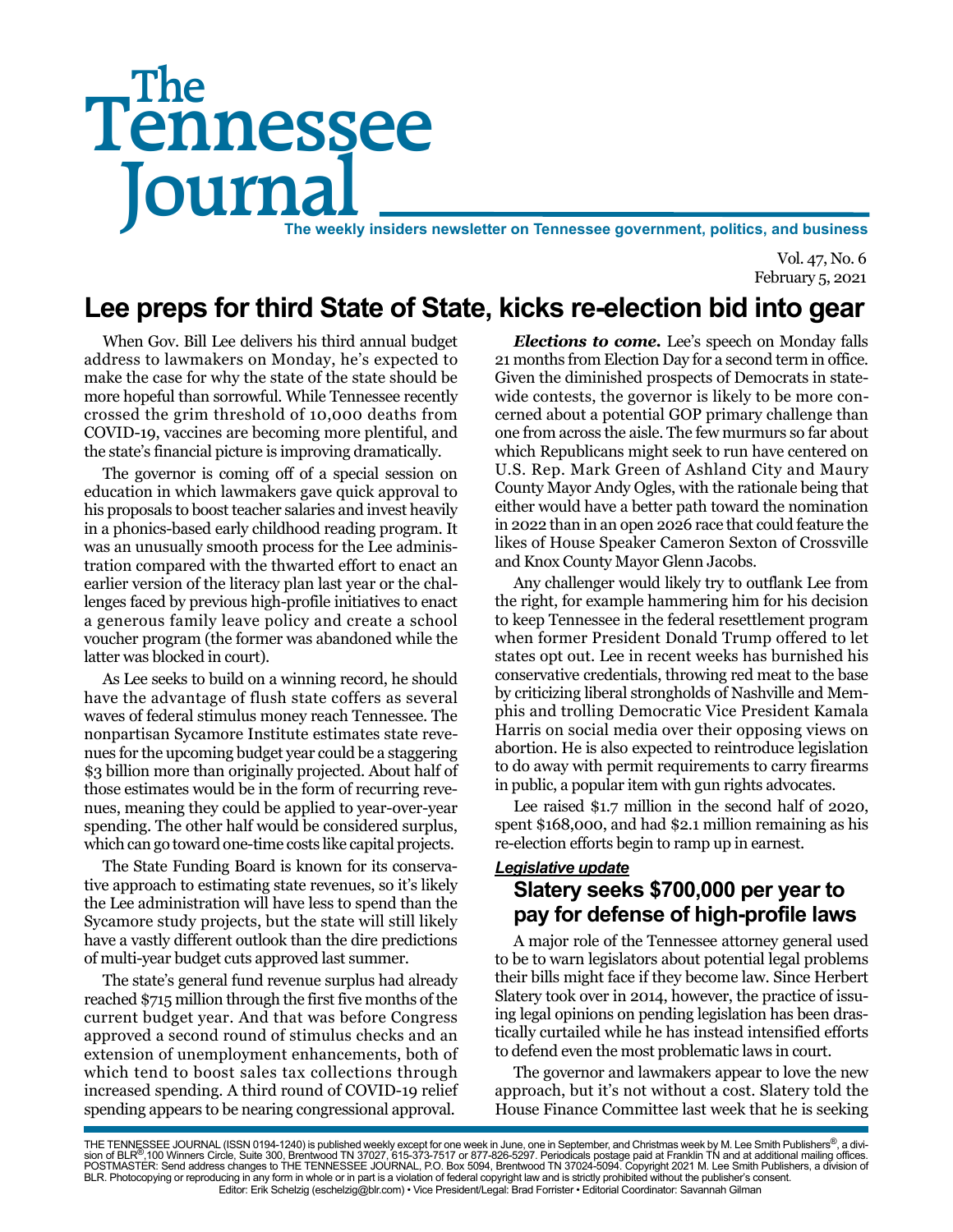\$700,000 in new annual funding to pay for five attorneys to handle high-profile cases such as those related to abortion restrictions, school vouchers, election laws, gender issues, and emergency powers.

House Majority Leader William Lamberth (R-Portland) during the hearing lauded Slatery for "fighting the good fight for us in court," while Rep. Charlie Baum (R-Murfreesboro) thanked him "for defending Tennessee legislation." The attorney general has always had the responsibility of representing the state in legal challenges, though the legal opinions issued during the legislative process could create conflicts of interest.

In Slatery's first full year at the helm in 2015, his office issued 81 legal opinions. The output dropped to about 50 each in the following three years, before plummeting to 20 in 2019 and just 17 in 2020.

During the debate over Gov. Bill Lee's signature school voucher law in 2019, the AG's office declined to issue an opinion about its constitutionality on the basis of what it called a "longstanding policy" of avoiding weighing in on matters that could involve litigation down the line. The law was later thrown out for violating the constitution's "home rule" protections against having laws targeting specific jurisdictions — in this case, Nashville and Shelby County — without the approval of local voters or legislative bodies. The state Supreme Court agreed this week to consider an appeal.

The General Assembly also pressed ahead last year with a bill seeking to impose sweeping abortion restrictions despite widespread warnings its enactment wouldn't survive a legal challenge. As it happened, a federal judge appointed by President Donald Trump froze its implementation within less than an hour of the governor signing the bill into law. Supporters say it's worth taking on the legal fight in the hope the dispute will work its way to the U.S. Supreme Court, where newer conservative members could potentially tip the balance against the precedent set by *Roe v. Wade.*

Slatery defended the decision  $-$  and expense  $-$  of joining AGs from other Republican states in backing an effort to overturn the outcome of November's general election on the basis that courts had improperly changed voting rules in states carried by Democrat Joe Biden. Slatery said he agreed to participate after ensuring the challenge wasn't "overly partisan." The U.S. Supreme Court ended up declining to hear the case.

**Pour the Gatorade.** Tennessee Lottery CEO Rebecca Hargrove is keen to stress that the state's new sports wagering program makes up only a small percentage of the proceeds gathered by the organization she started up 17 years ago. Traditional lottery games generate far greater amounts for education programs in a single week than gaming has contributed over its first two months in operation, she told the House Finance Committee. And yet online gaming routinely dominates her discussions with policymakers, she said.

Despite Hargrove's laments, outside analysts have lauded the performance of the state's new online gambling program. About \$181 million worth of bets were placed in December, a 38% increase over the first month of wagering. The state's 20% tax on earnings netted \$3.1 million during the month and \$5.4 million since the program's launch on Nov. 1.

Three more sportsbooks have gained approval to take bets in Tennessee in addition to the original four. They are William Hill, Wynn Sports, and a subsidiary of Churchill Downs that will operate as TwinSpires. The newest vendors won't go live until after Sunday's Super Bowl, which is traditionally the country's top sports betting event of the year. One of the new operators couldn't launch because its servers were located near the site of the downtown bomb explosion on Christmas Day.

The Lottery doesn't have control over sportsbooks' offerings other than ensuring they fall under the statute approved by lawmakers in 2019, Hargrove said. For example, a sportsbook asked whether it could offer proposition bets on which color Gatorade would be poured over the winning coach at the end of the Super Bowl. The law allows only for betting on sports themselves, Hargrove said, meaning that the Gatorade wager — along with those on events like the Oscars or election outcomes — doesn't make the cut.

Rep. Brandon Ogles (R-Franklin) expressed unhappiness at the heavy amount of advertising for sports betting he's seen on roadside billboards and on his phone. He said the state should consider increasing the level of earnings required of sportsbook operators subject to the state's privilege tax. Hargrove said since the Lottery doesn't have an insight into private betting companies' operating costs, she can't say whether they can afford their ad spending or to return more money to the state.

*News you can booze.* As part of the effort to lessen the blow to restaurants caused by the pandemic, the governor through executive orders allowed them to offer carryout and delivery of alcoholic beverages. Rep. Bob Ramsey (R-Maryville) has introduced legislation to extend relaxed liquor rules by at least three years. The bill doesn't yet have a Senate sponsor.

Under existing law, only retailers can sell alcohol for off-premise consumption — an exclusive arrangement that package, convenience, and grocery stores are eager not to lose. Russell Thomas, the executive director of the state Alcoholic Beverage Commission, said his agency hasn't seen many restaurants offer delivery of alcohol. But it is grappling with an "explosion" in online retailers offering to ship booze to Tennessee without a license.

#### *Forming constitutionals* **After dearth of amendments in 2018, up to 5 could go before 2022 voters**

Under Tennessee's drawn-out process for putting constitutional amendments before the voters, proposals must be passed by both chambers during consecutive general assemblies (the first time by a majority, the second by at least a two-thirds vote). Only then can they go on the ballot during the next gubernatorial election, when they must receive the equivalent of a majority of the votes cast for the governor's race to be ratified.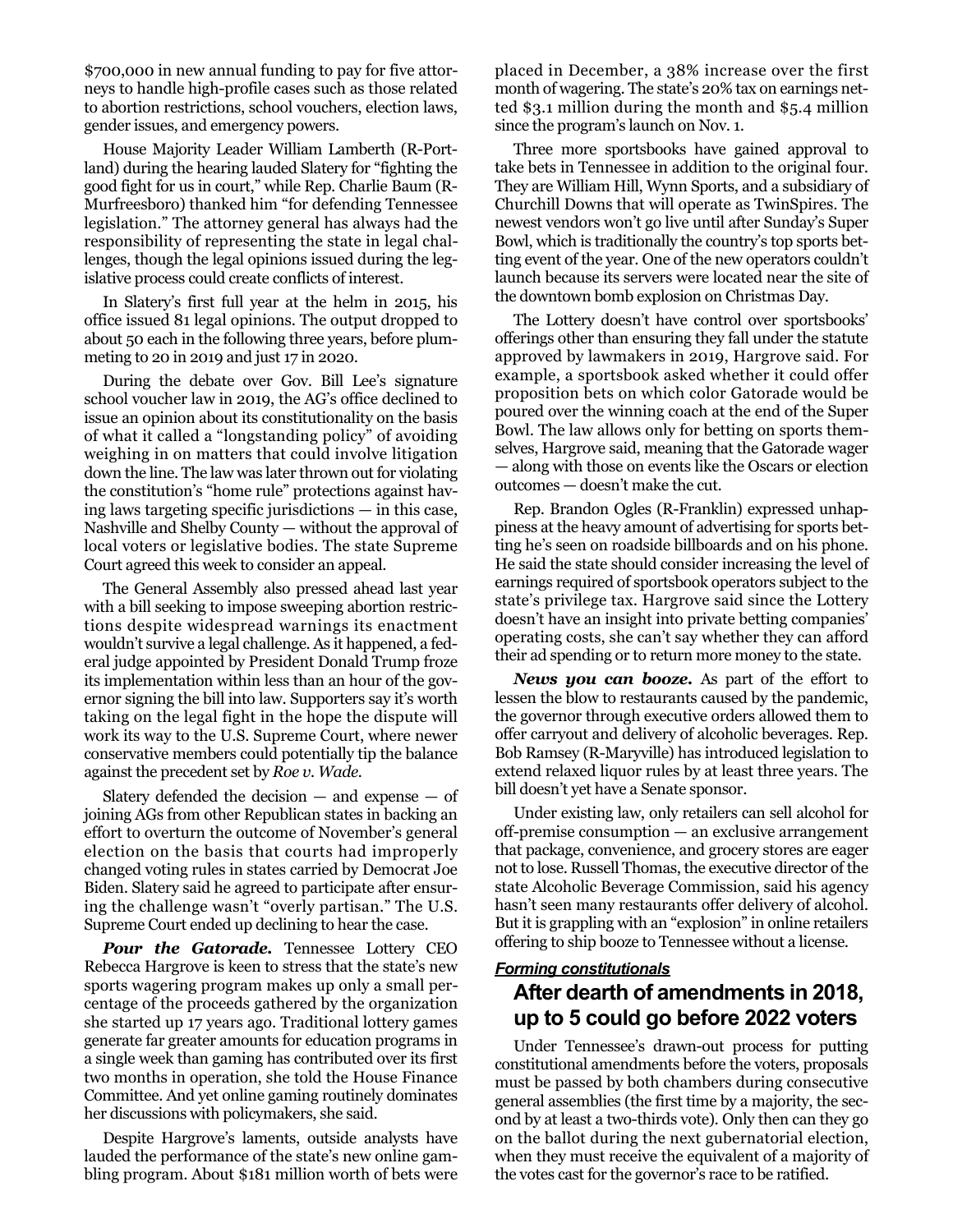## Tennessee News Digest

● The Tennessee Bureau of Investigation logged 740,580 gun transactions in the state in 2020, a 53% jump over the previous year. The biggest monthly increase occurred at the start of the COVID-19 pandemic in March.

● Sun Entertainment Corp. sold the rights to 6,000 recordings made by the studio founded by Sam Phillips in Memphis in 1952 to Primary Wave Music of New York. They include Johnny Cash's "I

Walk the Line," Jerry Lee Lewis' "Great Balls of Fire," and Carl Perkins' "Blue Suede Shoes." Songs by Elvis Presley, who got his start at Sun, are not part of the deal as they are owned by Sony.

● The Mule Day celebration in Maury County has been canceled for the second straight year due to COVID-19.

Amazon announced it will build a fulfillment center in Alcoa, creating 800 jobs. The retailer also has warehouses in

Charleston, Chattanooga, Lebanon, Memphis, Murfreesboro, and Nashville.

● A lodge on the campus of Maryville College leased to Ruby Tuesday through 2070 is the subject of a legal dispute after the restaurant company filed for Chapter 11 bankruptcy in October. As part of the reorganization, Goldman Sachs wants to take over the lease of the RT Lodge. The college wants Nashvillebased Oliver Hospitality run the facility.

No amendments made the cut before the 2018 election, meaning voters didn't get to decide on a constitutional amendment for the first time in 20 years. But going into the 2022 gubernatorial cycle, there are five proposals that could make the ballot if they clear the two-thirds threshold this year or next.

*Confirming the AG*. Senate Republican Caucus Chair Ken Yager of Kingston has led the charge to give the General Assembly veto power over the appointment of the attorney general. Tennessee is the only state in which its Supreme Court names the attorney general, and Yager contends the change would give the public more say over the state's top lawyer. Critics worry the change could either politicize the office too much, or not enough — with the latter group arguing the people should directly elect the AG in a statewide race.

The amendment's timing presents a bit of a conundrum. The next attorney general is scheduled to be appointed following judicial elections in August 2022, while the proposal to change the constitution wouldn't appear on the ballot until three months later. So unless the high court deigns to wait until the voters decide on the matter, there's a chance the next eight-year term could already be filled before the new rules go into effect. (Incumbent Attorney General Herbert Slatery, for example, was sworn in on Oct. 1, 2014.)

*Incapacitation remedies.* While the speaker of the Senate also carries the title of lieutenant governor, the latter designation carries few official duties other than taking over in the event of a governor's death. The constitution doesn't provide for a temporary takeover should a governor become too ill to do the job, an issue that came into focus when then-Gov. Phil Bredesen was hospitalized in 2006 following an apparent tick bite.

Earlier versions of a proposed amendment foundered over concerns about the Senate speaker having to give up a prime job to serve as governor for what could be as little as a few weeks. The measure would have allowed for the head of the upper chamber and the House speaker, who is next in the line of succession, to decline the temporary move to the governor's office, but the secretary of state, comptroller, and treasurer, who followed in the replacement order, would not have been allowed to beg off.

Under the current version sponsored by Sen. Becky Massey (R-Knoxville), the Senate speaker would hold on to his position while also serving as acting governor.

Similar arrangements in other states have raised concerns about the same person holding leadership roles in two separate branches of government.

*Right to work.* Tennessee is already among the states where employees don't have to pay union dues to benefit from collective bargaining agreements. Sen. Brian Kelsey (R-Germantown) wants to guarantee what supporters call "right-to-work" rules by enshrining them in the Tennessee Constitution. Union leaders say the move would hurt state workers, but they aren't losing too much sleep over it because they have been living under those rules in Tennessee since 1947.

The push to amend the state constitution originated when political forecasters were expecting vast Democratic gains in both chambers of Congress last year, which could have resulted in an effort to rewrite national labor laws to make them more favorable to unions. The GOP ultimately did lose control of the Senate, but it was by only the narrowest of margins (in the form of a tie-breaking vote from Vice President Kamala Harris), and the Democratic majority in the House shrank to the smallest in modern history.

So while Democrats now technically run the show in Washington, it's unlikely major changes will be coming down the pike that could affect state-level labor rules. But don't expect those political developments to lead supporters to abandon their efforts to enshrine the right-to-work change.

*Inmates, not slaves.* A rare Democratic proposal to make it this far in the amendment process would declare that slavery and involuntary servitude "are forever prohibited." The current language bans slavery — "except as a punishment for crime." The revision would state that nothing in the Tennessee Constitution "shall prohibit an inmate from working." The proposal is sponsored by Sen. Raumesh Akbari and Rep. Joe Towns, both Memphis Democrats.

Lawmakers of the cloth. Tennessee's ban on "ministers of the Gospel" from serving in the General Assembly was thrown out by a U.S. Supreme Court ruling in 1978. Now, Sen. Mark Pody (R-Lebanon) and Jay Reedy (R-Erin) want the obsolete language stripped from the Tennessee Constitution. The proposal would not affect the ensuing article, which states "no person who denies the being of God" can hold office, though a 1961 ruling by the nation's highest court explicitly bars religious tests to determine eligibility.